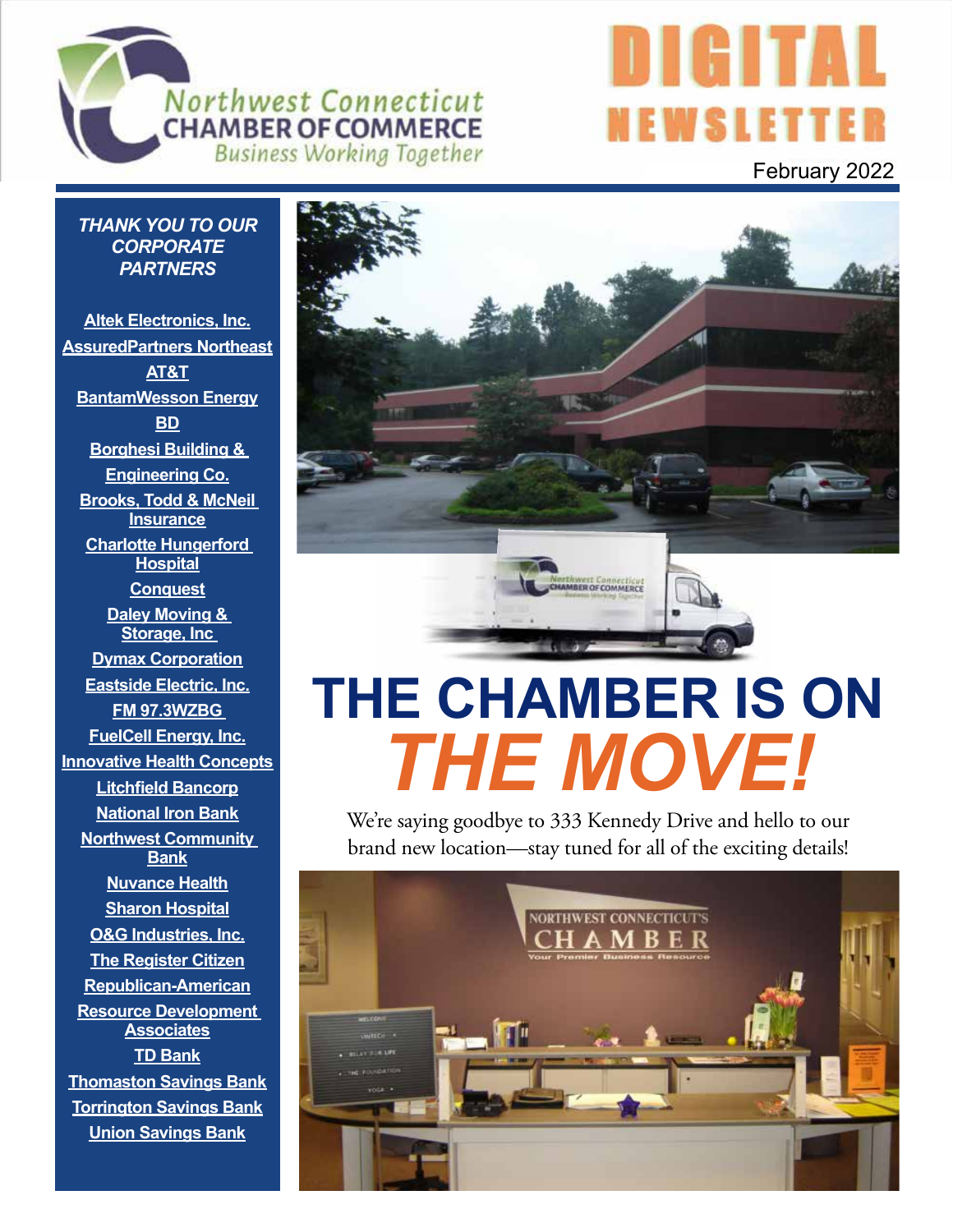

# *Upcoming* **CHAMBER MEETINGS & EVENTS**

- Feb. 1 Small Business Council 8 AM
- Feb. 2 Health Council- special meeting 8 AM
- Feb. 2 WOW Advisory Committee 9 AM
- Feb. 3 Membership Committee 8 AM
- Feb. 8 Leads IV 8 AM

**2**

- Feb. 9 Leads II  $8:30$  AM
- Feb. 10 Government Relations Committee 8 AM
- Feb. 10 Leads III 12 Noon
- Feb. 14 Leads I 12 Noon
- Feb. 15 CIT Meeting 8 AM
- Feb. 16 Health Council 8 AM
- Feb. 16 Leadership Northwest 8:30-12 Noon
- Feb. 21 Chamber Closed in Observance of President's Day
- Feb. 22 Business with Breakfast location TBD 8 AM
- Feb. 24 Board of Directors Meeting 8 AM
- Feb. 28 Leads I 12 Noon

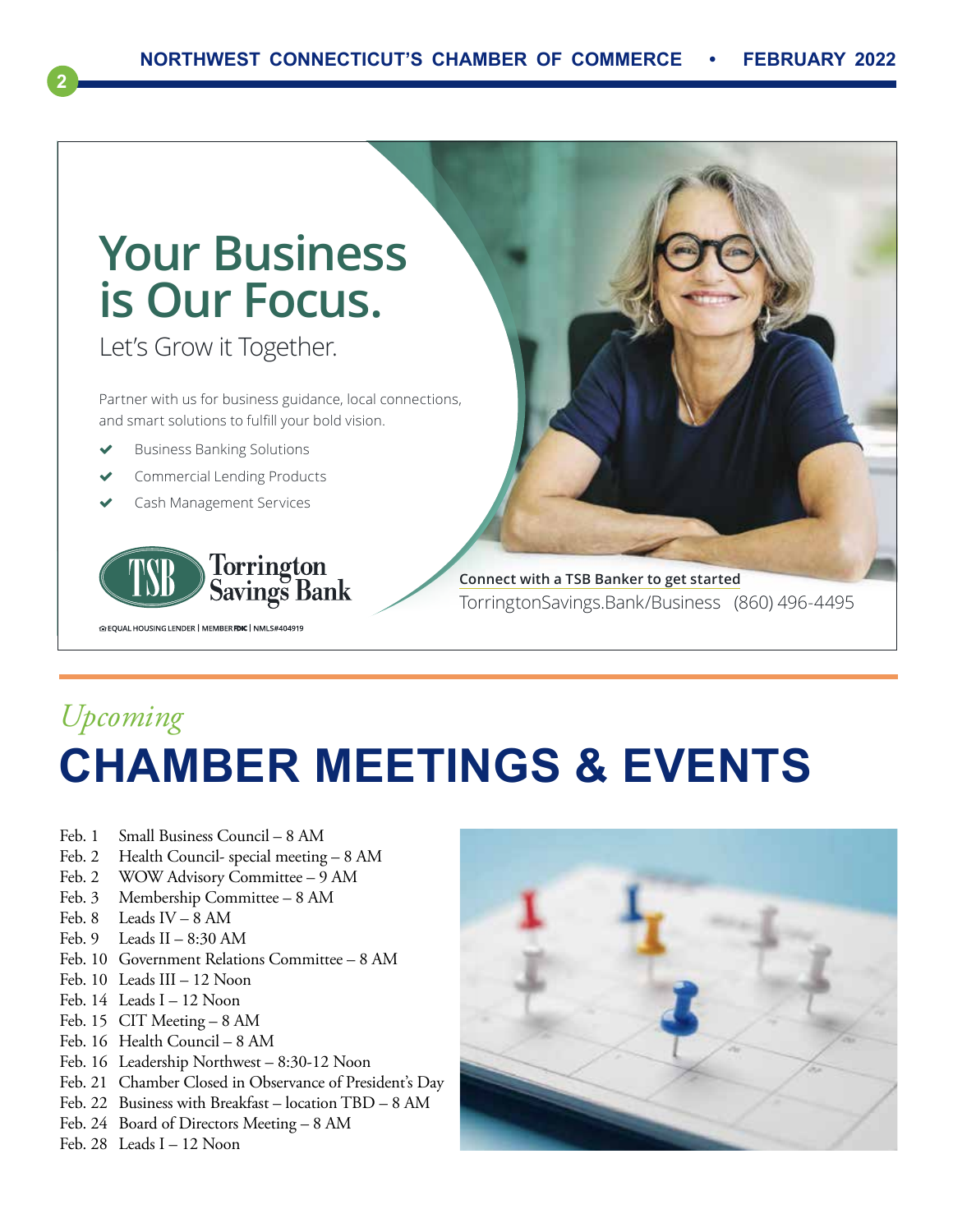

### **LIGHT UP YOUR TEAM'S FIRE WITH A FIRESIDE MEETING AT INTERLAKEN**



### Come in out of the cold and enjoy a fireside meeting in our Continental Room

#### **OUR FIRESIDE MEETING PACKAGE INCLUDES:**

- Three-Course Dinner (Buffet, Served or themed)
- Overnight Accommodations
- Continental Breakfast with One Hot Item
- Private Meeting Room with Fireplace<sup>\*</sup>
- Continuous Beverage Service to include Hot Chocolate with Marshmallows
- Morning Break
- Luncheon

**3**

- Afternoon Break
- Standard Audio Visual Equipment
- Property-wide Internet Service
- All Service Charges
- *\*based on availability*



**2021-2022 RATES: November - April \$289 per person plus tax (single occupancy) \$219 per person plus tax (two people per overnight guest room)**

74 Interlaken Road, Lakeville, CT 06039 • (800) 222-2909 **www.InterlakenInn.com**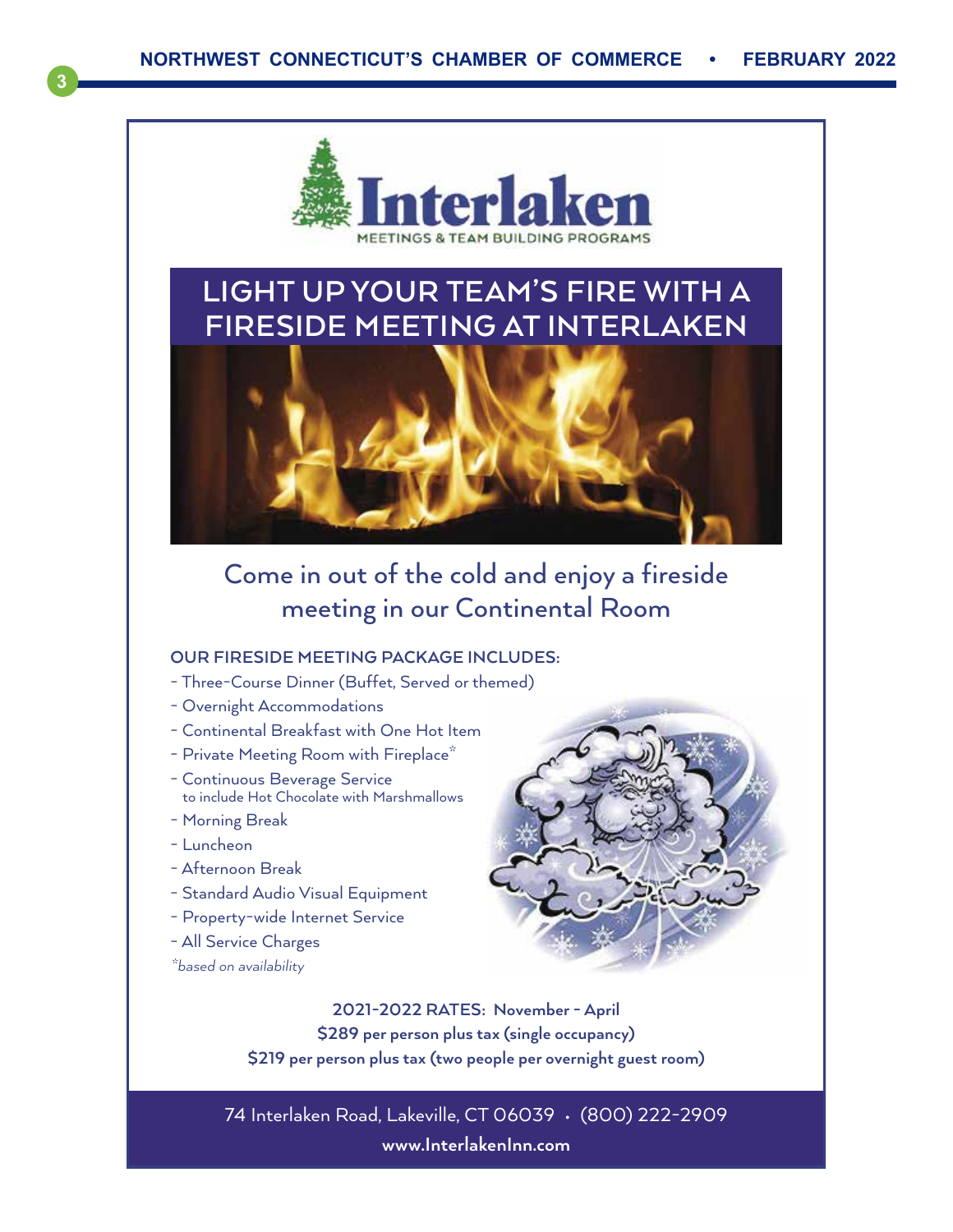# *Corporate* **PARTNERS**



#### **LEADERSHIP NORTHWEST**

**4**

The January Leadership Northwest session focused on media and communications. The mission was to learn how to market their projects to the community through effective press releases, how to get stories covered, creating a timeline for their project, and sharpening their communication skills.



The class started with group project work and each group presented their project idea to the class advisors for feedback and suggestions. The groups are making a lot of progress and by next month they should start implementing their ideas.

Wilbur Pike from Learning Dynamics, taught the class The Communication Loop and how their message is perceived by the receiver. There was a great discussion facilitated by Wilbur.

The class would normally travel to the Republican-American for our January session, however, due to COVID, we met with them virtually this year. Anne Karolyi, Managing Editor and Karen Montini, Community Editor talked to the class about "The Making of a Story in a Changing Media Environment". They gave pointers on writing press releases and getting them covered in the paper, both in print and online. They also facilitated a discussion with the class on what makes something news, and how and why we get our news.

The February session will focus on human resources with topics including hiring/firing, generation gap in the workplace, diversity, and workplace violence.

Thank you to our sponsor Torrington Savings Bank and to Northwest Regional Workforce Investment Board for their support of the program.

### *Corporate* **PARTNERS**

Altek Electronics, Inc. AssuredPartners Northeast AT&T BantamWesson Energy BD Borghesi Building & Engineering Co. Brooks, Todd & McNeil Insurance Charlotte Hungerford Hospital **Conquest** Daley Moving & Storage, Inc Dymax Corporation Eastside Electric, Inc. FM 97.3WZBG FuelCell Energy, Inc. Innovative Health Concepts Litchfield Bancorp National Iron Bank Northwest Community Bank Nuvance Health Sharon Hospital O&G Industries, Inc. The Register Citizen Republican-American Resource Development Associates TD Bank Thomaston Savings Bank Torrington Savings Bank Union Savings Bank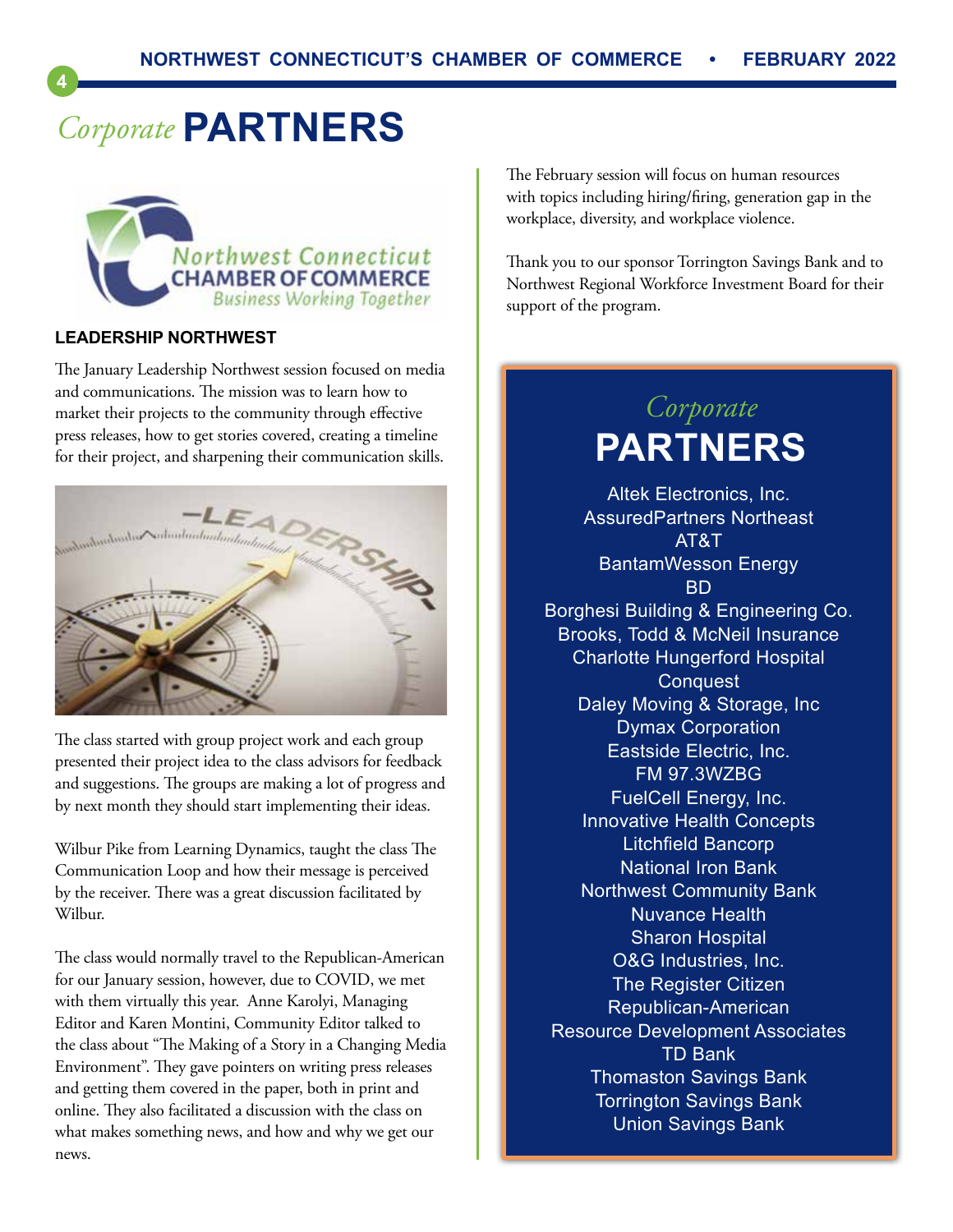# *Corporate* **PARTNERS**

**5**



#### **CYBER SECURITY AND DATA PRIVACY, PRESENTED BY ATTORNEY GENERAL TONG**

William Tong, Attorney General for the State of Connecticut, and the Office of the Attorney General are honored to join members of the Small Manufacturer's Association of Connecticut and the Northwest Connecticut Chamber of Commerce for a discussion on cybersecurity and data privacy on March 8th. More details on time and location will be announced soon.

In recent years, a surge of cyber-based attacks and data privacy issues have affected all corners and all aspects of our society – and businesses large and small have found themselves facing enormous and unpredictable challenges.

Attorney General Tong and the Privacy Team of the Office of Attorney General are eager to join Association and Chamber members for a robust discussion of the Office's cybersecurity enforcement work, hear from businesses on the obstacles they face in navigating the complex legal and technological challenges in this area, and answer questions on how businesses can best prepare to deal with these types of attacks.

#### *Topics to be covered during the discussion:*

- Brief background on the AG
- The AG's work on cybersecurity both in CT and nationally via the National Association of Attorney's General
- Review of the cyber security and data privacy laws in Connecticut, specifically the two laws enacted last year
- Current statistics on cyber security attacks
- Current legal efforts by the AG's office in this area, with brief review of the different legal cases underway or recently addressed
- Roundtable discussion where businesses in the roundtable can share stories of what they are dealing with and their needs



William Tong is the 25th Attorney General to serve the State of Connecticut. Assuming office in January 2019, Tong is the first Asian American elected at the statewide level in Connecticut. His top priority is the protection of Connecticut families, residents, and consumers – translating his own experiences as the son of immigrants and small business owners into action against unscrupulous business practices, unfair prices and dishonest services, racism and hate, and dangerous threats to our cherished democratic elections.

Since taking office, Attorney General Tong has become a national leader in the fight against the opioid crisis; he has championed strong legal actions against opioid manufacturers, distributors, and other bad actors that have created and fueled this crisis – most notably the Sackler family and Purdue Pharma, makers of Oxycontin. Tong has also become a national leader on anti-trust enforcement, pursuing strong actions against large corporations in the pharmaceutical and technology sectors that have abused their positions to put profits ahead of consumers.

Prior to his service as Attorney General, William Tong worked as a litigator with private firms for 18 years before being elected as a State Representative in the Connecticut General Assembly – a seat he held for 12 years and in which he was the chairman of the Judiciary and Banking Committees. Attorney General Tong resides in Stamford with his wife, Elizabeth, and their three children (and way too many pets).

• Q&A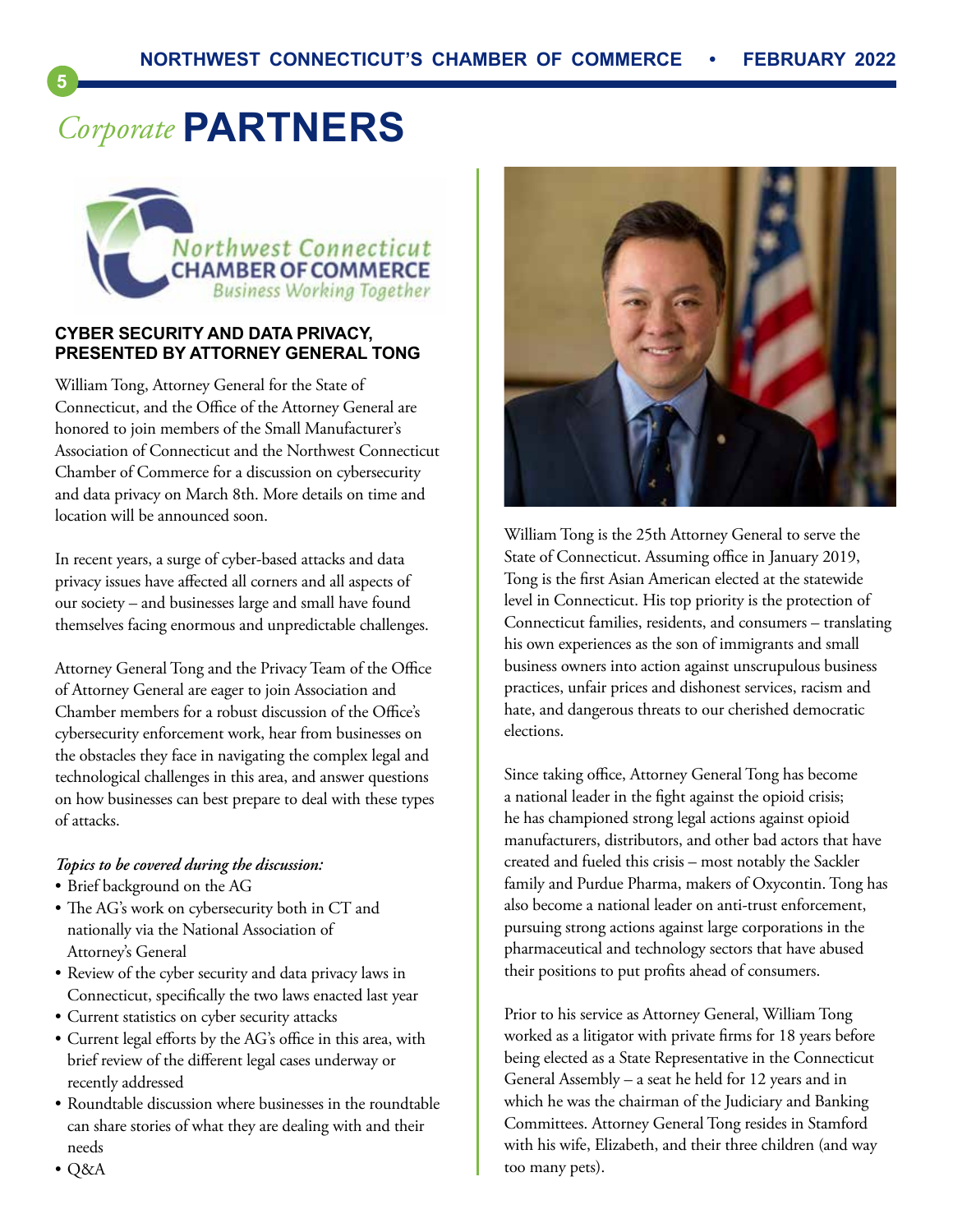# *Chamber* **MEMBERS**

#### **422 MAIN STREET AIRBNB**

**6**

Our new member, 422 Main Street Airbnb, hosted the January Business with Breakfast at their beautiful Airbnb in Torrington. Attendees had a tour of the property, enjoyed a delicious breakfast and networking. Thank you to Molly and Victor for hosting our members. If you'd like to host a Business with Breakfast, reach out to JoAnn to get on the 2022 calendar.





## *Premier* **MEMBERS**

Brandywine Living at Litchfield Commercial Sewing, Inc. Cook Funeral Home Eversource Energy Keystone Place at Newbury Brook Litchfield Woods Health Care Center Seitz LLC

Systems Support Group T&M Building Company, Inc. and Torrington Downtown Partners UCE Fine Builders Valerie Manor Webster Bank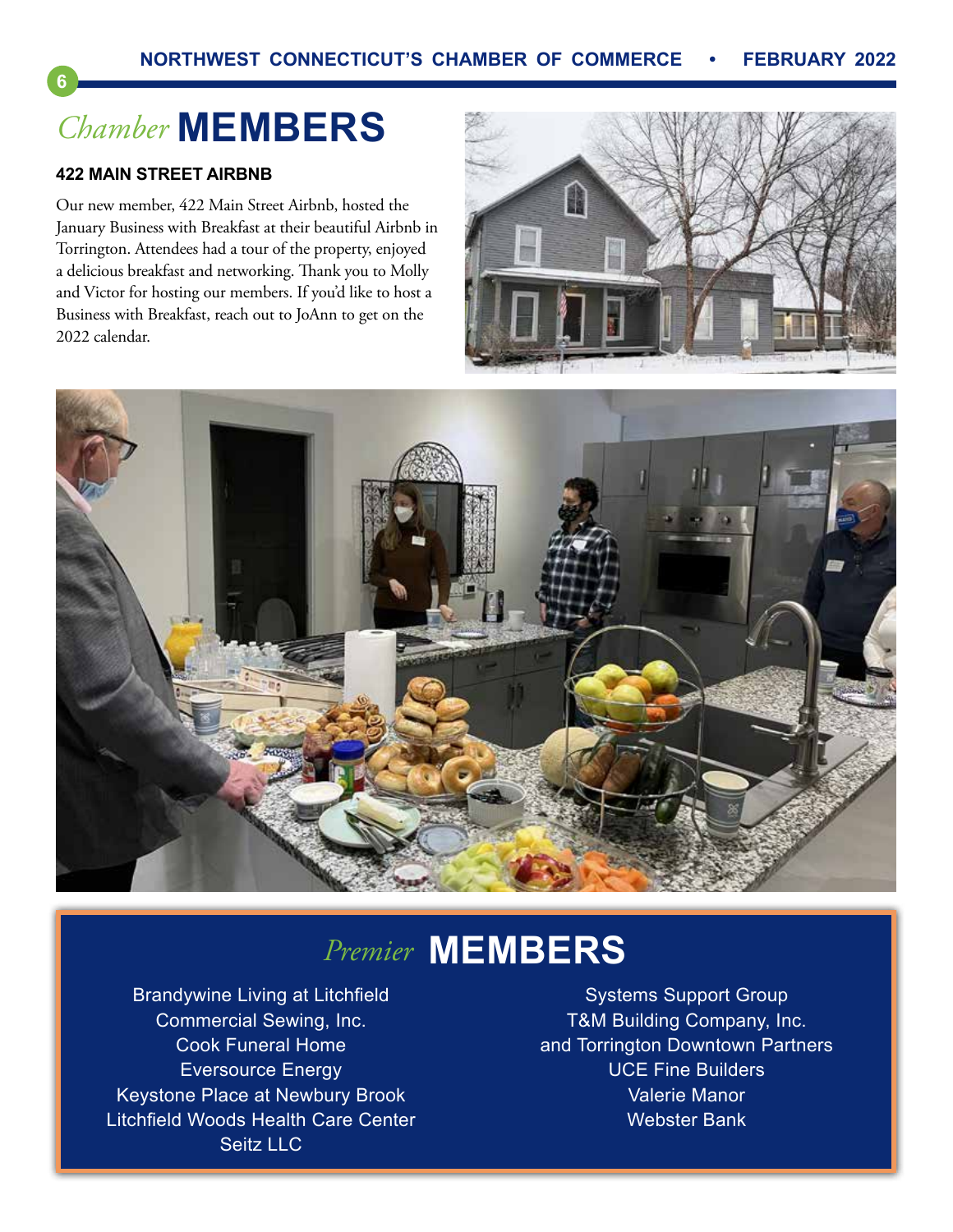# *From the Desk of Our President & CEO* JoAnn Ryan



### **Leadership Cultivation**

We are so fortunate that outstanding leaders surround us. They display the values we look for and admire: integrity, competence and good judgment. Most of all, they share their energy, passion and vision in leading their companies.

There are common themes apparent in the organizations led by outstanding leaders. I have read a terrific book by Vince Poscente titled *The Ant and the Elephant*. It's about Adir the ant and Elgo the elephant who must work together to

reach a common goal. An ant and an elephant collaborating? It seems like an unlikely combination? Some of the thoughts in the book remind me of what we must do in business in order to reach our goals and therefore succeed.

#### *"Clarify your vision."*

**7**

Hanging on my bulletin board, amidst an array of beautiful pictures of my grandchildren and inspiring notes from colleagues, is the Chamber's mission statement. It's our roadmap for doing business. We must continue to promote economic growth while enhancing the quality of life in NW CT through Leadership initiatives, the 2022 Legislative Agenda, the Manufacturer's Coalition, the

the NW CT Economic Development Corporation, Small Business Council, School to Career and Leads Groups.

Chamber Insurance Trust, Workforce Investment, SCORE,

#### *"Commit to cultivating positive dominant thoughts."*

Leaders who inspire accentuate the positive despite the most challenging situations; they look upon life with the glass half full as opposed to the glass half empty; they encourage their colleagues to try new and different techniques and make it OK to sometimes fail; they encourage others to discover possibilities that often may seem unattainable.

#### *"Strengthen confidence."*

Leaders who motivate others take the time to listen; they roll up their sleeves and work side by side with their colleagues; they ask for input when decisions are being made; they provide creative opportunities for career development and they give credit where credit is due. It is so encouraging to watch a colleague rise to the occasion because they have been given the training, resources and opportunity to succeed.

This is the inspiring leadership we need to cultivate and nourish. Watch for other new initiatives as we move our office suite to a new location. We will update you soon.



JoAnn Ryan is President & CEO of the NW CT Chamber of Commerce. You can reach her by email: **[joann@nwctchamberofcommerce.org](mailto:joann%40nwctchamberofcommerce.org?subject=)** or phone: **860-482-6586**